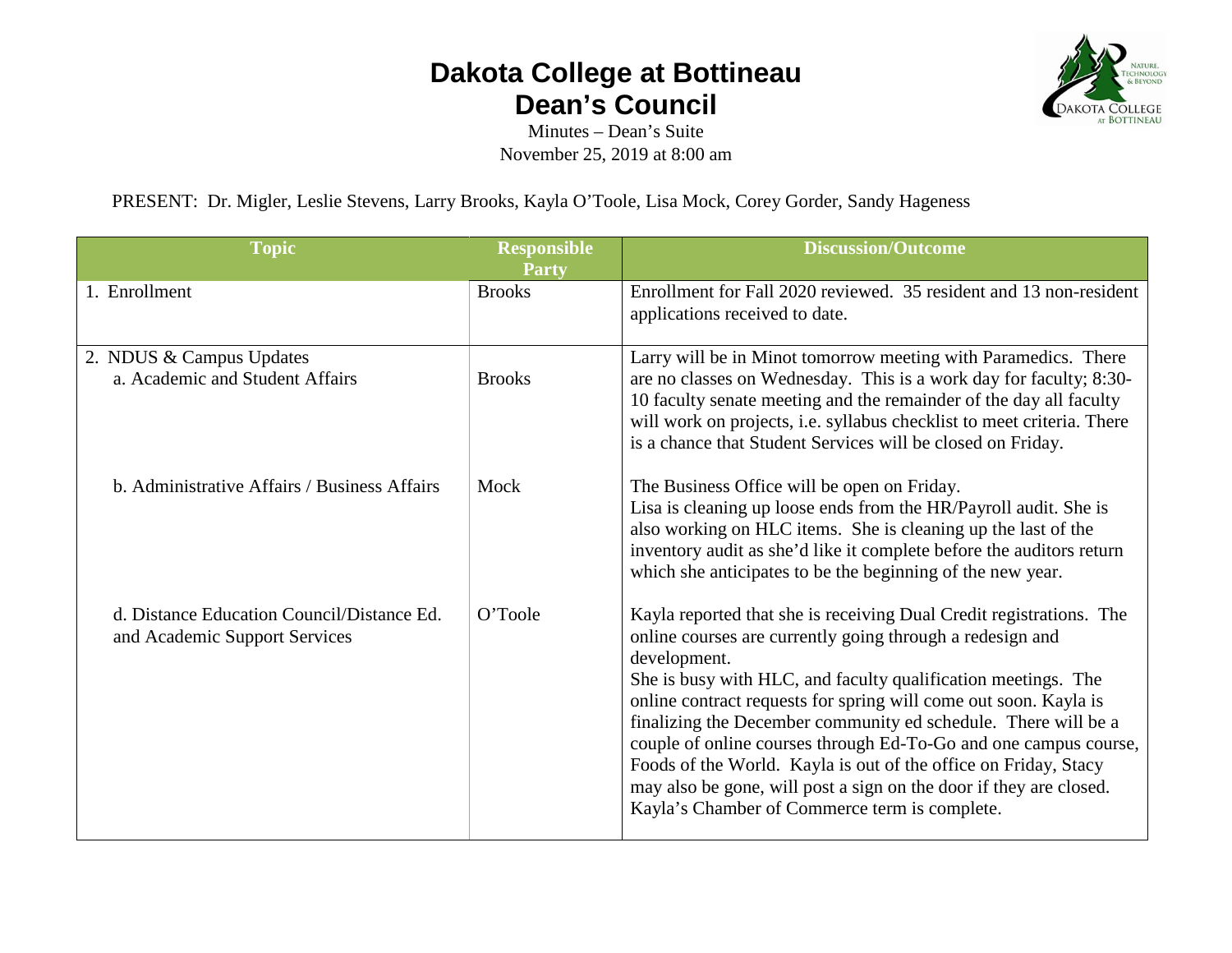## **Dakota College at Bottineau Dean's Council**



| e. Public Affairs Council                     | Hageness       | Today the videos are uploaded for streaming to promote DCB and<br>programs. The policy page is published with the policies approved<br>at Dean's Council last week available.                                                                                                                                                                                                                                                                                                                                                                                                                  |
|-----------------------------------------------|----------------|------------------------------------------------------------------------------------------------------------------------------------------------------------------------------------------------------------------------------------------------------------------------------------------------------------------------------------------------------------------------------------------------------------------------------------------------------------------------------------------------------------------------------------------------------------------------------------------------|
| f. Athletics                                  | Gorder         | Researching other athletic programs, i.e. women's hockey, etc.<br>There is outside interest in the football gear. The equipment is<br>likely considered as state property and as such, not available to be<br>sold.                                                                                                                                                                                                                                                                                                                                                                            |
| g. Foundation                                 | <b>Stevens</b> | The Foundation has a new website they will launch live tomorrow.<br>This will attach to the existing site and Rachel and Leslie will be<br>able to edit. There have been meetings for Capital Campaign the<br>last few weeks. Leslie reported that there are four donors ready to<br>commit for naming rights to rooms in the building. December 5 is<br>next meeting for the Strategy Committee for the campaign. They<br>are working finalizing the documents for the auditor by the first of<br>December. They are transitioning to a new account firm, Brady<br>Martz by December 5, 2019. |
| h. Chancellor's Cabinet / Dean's Update       | Migler         | Dr. Migler met with the Bottineau EDC last week to propose<br>funding for a scholarship. The proposal is for EDC to provide<br>\$67,000 per year for next two years for workforce scholarships.<br>ND Challenge Grant program could match \$33,500 per year<br>resulting in a total of \$100,000 per year. This would be used to<br>attract new students to DCB.<br>Dr. Migler is meeting with departments to allow an open discussion<br>about the discontinuation of the football program. There is one<br>today and the remainder of the meetings will be held on<br>Wednesday.             |
| 3. Other                                      |                |                                                                                                                                                                                                                                                                                                                                                                                                                                                                                                                                                                                                |
| Community Input - EPA Brownfield<br>$\bullet$ | Migler         | <b>Click Here for Attachments</b>                                                                                                                                                                                                                                                                                                                                                                                                                                                                                                                                                              |
| Clean-up Grant                                |                | This meeting is a venue for individuals to gain additional<br>information and provide input on the project to abate asbestos and                                                                                                                                                                                                                                                                                                                                                                                                                                                               |